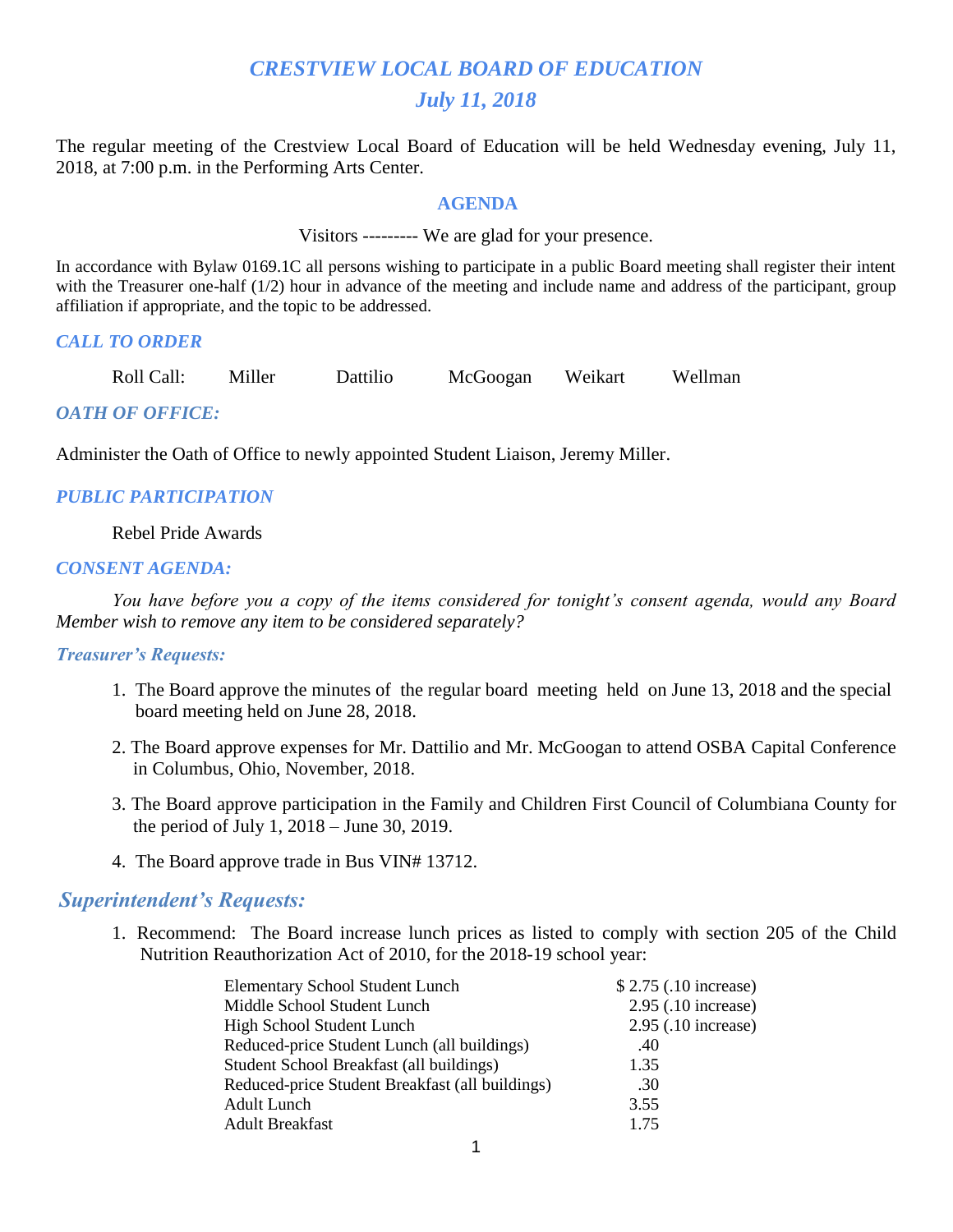2. Recommend: The following ala carte lunch prices be approved for the 2018-19 school year:

| Main Entree                       | \$2.50 |
|-----------------------------------|--------|
| Sandwiches                        | 2.50   |
| Main Entree with Tray             | 2.00   |
| <b>Breakfast Entree</b>           | 1.50   |
| Teacher Salad/Wrap                | 3.25   |
| Salad/Wrap                        | 2.75   |
| Soup                              | 1.25   |
| Fruit/Vegetable Side              | .75    |
| <b>French Fries</b>               | 1.00   |
| Milk                              | .50    |
| Coffee                            | 1.00   |
| One Cookie                        | .40    |
| Two Cookies                       | .75    |
| Chips                             | .75    |
| Large Rice Krispy                 | 1.10   |
| Roll/Breadstick                   | .50    |
| Fruit Rollup                      | .75    |
| <b>Small Fruit Snack</b>          | .50    |
| <b>Small Water</b>                | .75    |
| Large Water                       | 1.00   |
| <b>Flavored Water</b>             | 1.00   |
| Switch                            | 1.50   |
| Gatorade                          | 1.50   |
| Small juice                       | .30    |
| Sherbet                           | .50    |
| Trix Yogurt                       | .75    |
| Ice Cream cups                    | .50    |
| <b>Ice Cream Sandwiches/Cones</b> | 1.00   |

- 3. The Board approve the 2018-19 dues to The Ohio Coalition for Equity & Adequacy of School Funding.
- 4. The Board approve Summer Enrichment and Intervention to be held at Crestview High School for a one (1) week period July 16, 2018 to July 20, 2018.
- 5. The Board grant supplemental contract to the following certificated personnel for the summer of 2018 as per salary schedule for the assignment designated; all required reports are on file:

Phylicia Joy – CHS Intervention Summer School Teacher (2018) Derek Ciapala – CHS Intervention Summer School Teacher (2018)

6. The Board to grant supplemental contracts to the following certificated personnel for the 2018-2019 school year as per salary schedule for the assignment designated pursuant to O.R.C. 3313.53; all required reports are on file:

> Sarah Valingo – CHS School Detention Monitor Sarah Valingo – CHS National Honor Society Advisor Veronica Kotel – CHS Chemistry Club Advisor

7. The Board to grant pupil activity contracts to the following nonteaching personnel for the 2018-19 school year as per salary schedule for the assignment designated pursuant to O.R.C. 3313.53; pending receipt of all required reports:

Alyssa Kordecki – CHS Brass Instructor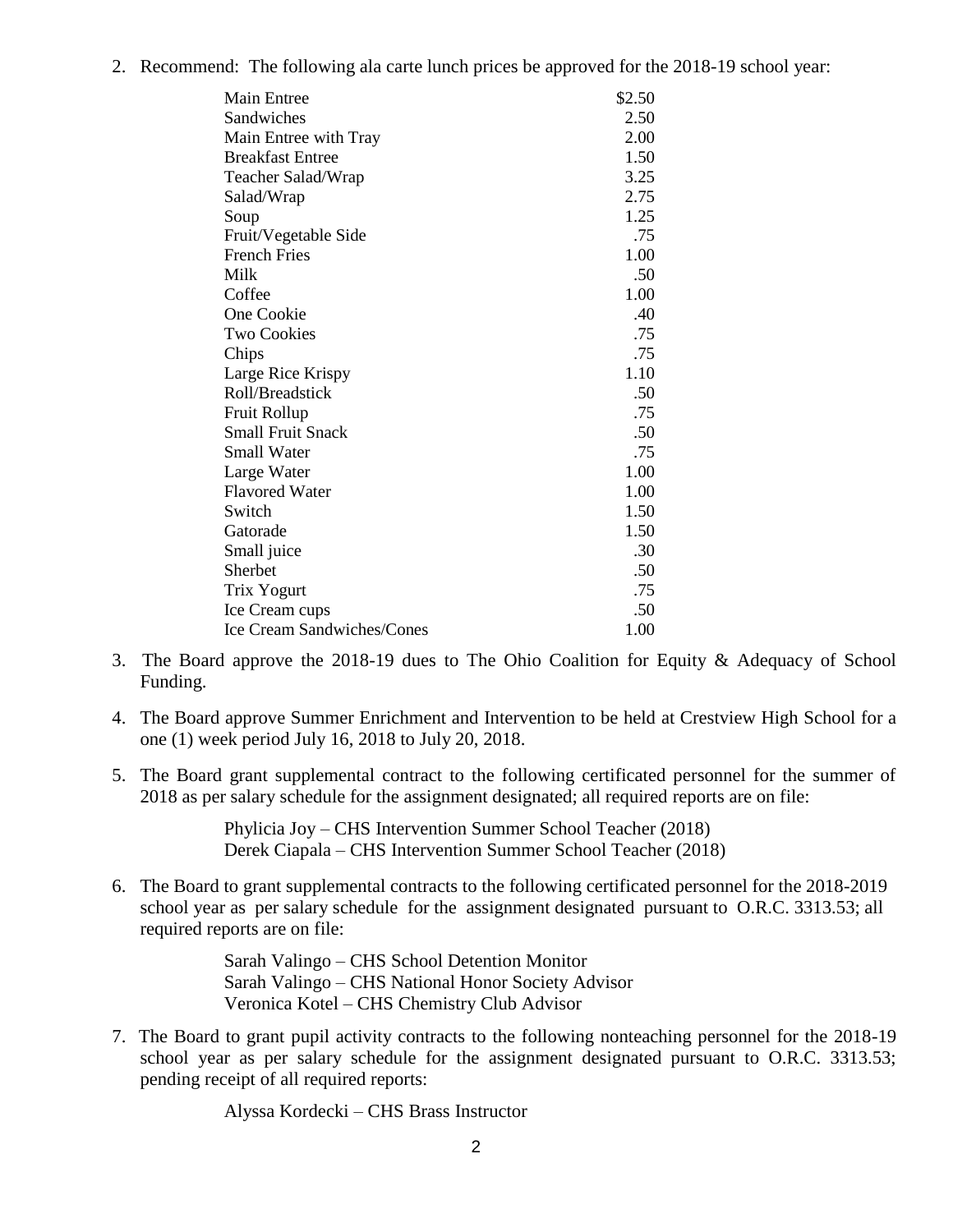Owen Davis – CHS Pit Percussion Instructor Owen Davis - CHS Battery Percussion Instructor

8. The Board approve the following personnel for Athletic Department event position for 2018-19 school year:

> *CHS Clock Operator* - Donald Guy *CHS Volleyball Scorekeeper* - Peggy Simmons

9. The Board approve the following as a non-paid volunteers for the 2018-19 school year; all required reports are on file:

> Andris Baltputnis – CHS Volunteer Announcer Victoria Francioni – CHS Volunteer Marching Band Keith Drewnoski – CHS Volunteer Freshman Football Coach

10. The Board approve the following as a non-paid volunteers for the 2018-19 school year; pending receipt of all required reports:

> Riley Mackall – CHS Volunteer Boys Assistant Soccer Coach Derek Ciapala – CHS Volunteer Cross Country Coach Jacob Henderson – CMS Volunteer Assistant Football Coach Amanda Robb – CHS Volunteer Girls Assistant Soccer Coach

- 11. The Board accepts the retirement resignation of Barbara Moore, Cafeteria Cashier, effective November 30, 2018.
- 12. The Board approve the student accident insurance for the 2018-19 school year be available for student purchase through Guarantee Trust Life Insurance Company, local agent being Kevin L. McKinstry, CLU. Student enrollment cost:

| School-Time Plan | $(K-6) - $23.00$   | $(7-12) - $37.00$ |
|------------------|--------------------|-------------------|
| 24 Hour Plan     | $(K-6) - $79.00$   | $(7-12) - $91.00$ |
| Football Only    | $(9-12) - $129.00$ |                   |

13. The Board approve the following substitute employee salary schedules for the 2018-19 year:

| $$15.00$ per hour |
|-------------------|
| $80.00$ per day   |
| $100.00$ per day  |
| 9.00 per hour     |
| 8.30 per hour     |
| 15.00 per hour    |
| 8.30 per hour     |
| 8.30 per hour     |
| 8.30 per hour     |
| 8.30 per hour     |
| $12.00$ per hour  |
|                   |

14. The Board approve following certificated personnel be placed on the approved substitute list for the 2018-19 school year, be granted a limited teaching contract, substitute basis only, according to salary schedule; all required reports are on file:

## **Performing Arts Center Technology Assistant –** Randi Kubas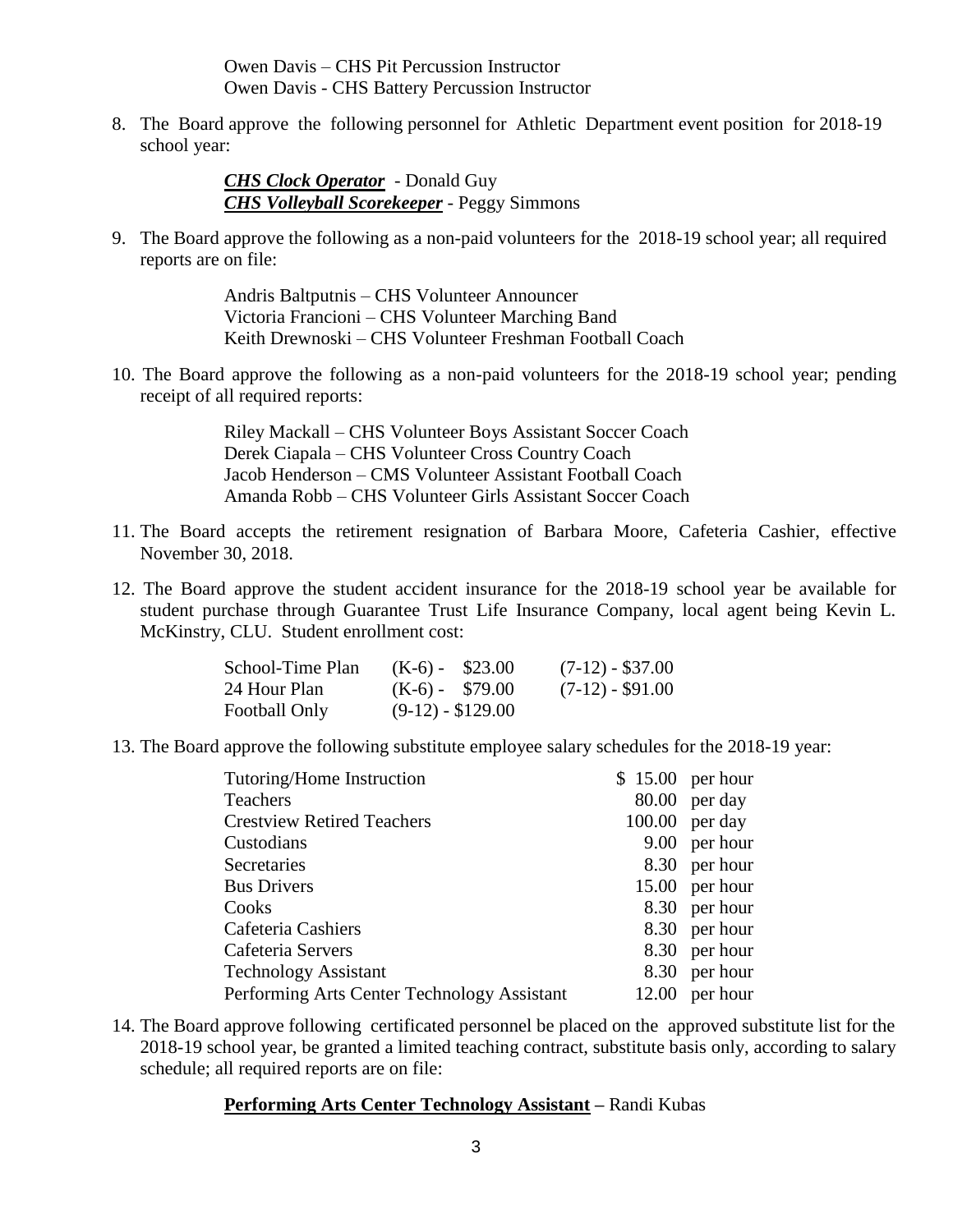# **END of CONSENT AGENDA**

|                       | Recommend the Board approve the consent agenda as presented:                |                                                                                                                                                                                                                                                                                                                                                                                                                                                                                                                           |  |
|-----------------------|-----------------------------------------------------------------------------|---------------------------------------------------------------------------------------------------------------------------------------------------------------------------------------------------------------------------------------------------------------------------------------------------------------------------------------------------------------------------------------------------------------------------------------------------------------------------------------------------------------------------|--|
|                       |                                                                             | Moved by ____, second by ____ to approve consent agenda. Vote yes: ____, ____, ____, ____, _____,                                                                                                                                                                                                                                                                                                                                                                                                                         |  |
|                       |                                                                             | Vote no: _____, _____, _____, _____, Absent: _____, _____. Motion carried _____. Failed _____.                                                                                                                                                                                                                                                                                                                                                                                                                            |  |
|                       | <b>Treasurer's Requests/Recommendations not included in Consent Agenda:</b> |                                                                                                                                                                                                                                                                                                                                                                                                                                                                                                                           |  |
|                       |                                                                             | 1. The Board approve financial reports and investments as prepared and presented.                                                                                                                                                                                                                                                                                                                                                                                                                                         |  |
|                       |                                                                             | Moved by _____, second by _____. Vote yes: _____, _____, _____, _____, _____. Vote no: ____,                                                                                                                                                                                                                                                                                                                                                                                                                              |  |
|                       | 2. The Board accept donations from:                                         |                                                                                                                                                                                                                                                                                                                                                                                                                                                                                                                           |  |
|                       | b. PTO<br>c. Anonymous                                                      | a. PTO \$15,000.00 District for Electronic Sign<br>4,116.08 CES/CMS Public School Support for field trips<br>50.00 CHS Track                                                                                                                                                                                                                                                                                                                                                                                              |  |
|                       |                                                                             | Moved by _____, second by _____. Vote yes: _____, _____, ____, ____, _____. Vote no: ____,<br>$\frac{1}{1}, \frac{1}{1}, \frac{1}{1}, \frac{1}{1}, \frac{1}{1}, \frac{1}{1}, \frac{1}{1}, \frac{1}{1}, \frac{1}{1}, \frac{1}{1}, \frac{1}{1}, \frac{1}{1}, \frac{1}{1}, \frac{1}{1}, \frac{1}{1}, \frac{1}{1}, \frac{1}{1}, \frac{1}{1}, \frac{1}{1}, \frac{1}{1}, \frac{1}{1}, \frac{1}{1}, \frac{1}{1}, \frac{1}{1}, \frac{1}{1}, \frac{1}{1}, \frac{1}{1}, \frac{1}{1}, \frac{1}{1}, \frac{1}{1}, \frac{1}{1}, \frac{$ |  |
| <b>Board Reports:</b> |                                                                             |                                                                                                                                                                                                                                                                                                                                                                                                                                                                                                                           |  |
|                       | 1. Career Center Report                                                     | Mr. Tucker/Mrs. Wellman                                                                                                                                                                                                                                                                                                                                                                                                                                                                                                   |  |
|                       | 2. Student Achievement Liaison Report                                       | Mr. Dattilio                                                                                                                                                                                                                                                                                                                                                                                                                                                                                                              |  |
|                       | 3. Legislative Report                                                       | Mr. Weikart                                                                                                                                                                                                                                                                                                                                                                                                                                                                                                               |  |
|                       | 4. Student Board Member Report                                              | Mr. Miller                                                                                                                                                                                                                                                                                                                                                                                                                                                                                                                |  |
|                       | <b>Superintendent's Committee Reports:</b>                                  |                                                                                                                                                                                                                                                                                                                                                                                                                                                                                                                           |  |
|                       | 1. Buildings & Grounds                                                      | Mr. McGoogan                                                                                                                                                                                                                                                                                                                                                                                                                                                                                                              |  |
|                       | 2. Athletic Council                                                         | Mr. McGoogan                                                                                                                                                                                                                                                                                                                                                                                                                                                                                                              |  |
|                       | 3. Personnel                                                                | Mrs. Wellman                                                                                                                                                                                                                                                                                                                                                                                                                                                                                                              |  |
|                       | 4. Finance Audit                                                            | Mrs. Wellman                                                                                                                                                                                                                                                                                                                                                                                                                                                                                                              |  |
| 5. Policy             |                                                                             | Mrs. Wellman                                                                                                                                                                                                                                                                                                                                                                                                                                                                                                              |  |
|                       | 6. Communications                                                           | Mr. Weikart                                                                                                                                                                                                                                                                                                                                                                                                                                                                                                               |  |
|                       | 7. Insurance                                                                | Mr. Weikart                                                                                                                                                                                                                                                                                                                                                                                                                                                                                                               |  |
|                       | 8. Business Advisory                                                        | Mr. McGoogan                                                                                                                                                                                                                                                                                                                                                                                                                                                                                                              |  |
|                       | <b>Superintendent's Report:</b>                                             | Mr. Manley                                                                                                                                                                                                                                                                                                                                                                                                                                                                                                                |  |

# *Superintendent's Requests/Recommendations not included in Consent Agenda:*

1. Recommend: The Board review the following Board Policy/Bylaw which will be presented for approval at the August 8, 2018 board meeting:

| <b>Policy/Bylaw Number</b> | <b>Description</b>                                                                                                                                            | <b>New/Revised/Replacement</b> |
|----------------------------|---------------------------------------------------------------------------------------------------------------------------------------------------------------|--------------------------------|
| 5517.01                    | Bullying and Other Forms of Aggressive<br><b>Behavior</b>                                                                                                     | Revised                        |
|                            | Moved by _____, second by _____. Vote yes: _____, _____, _____, _____, _____. Vote no: ____,<br>Absent: _____________. Motion carried _______. Failed _______ |                                |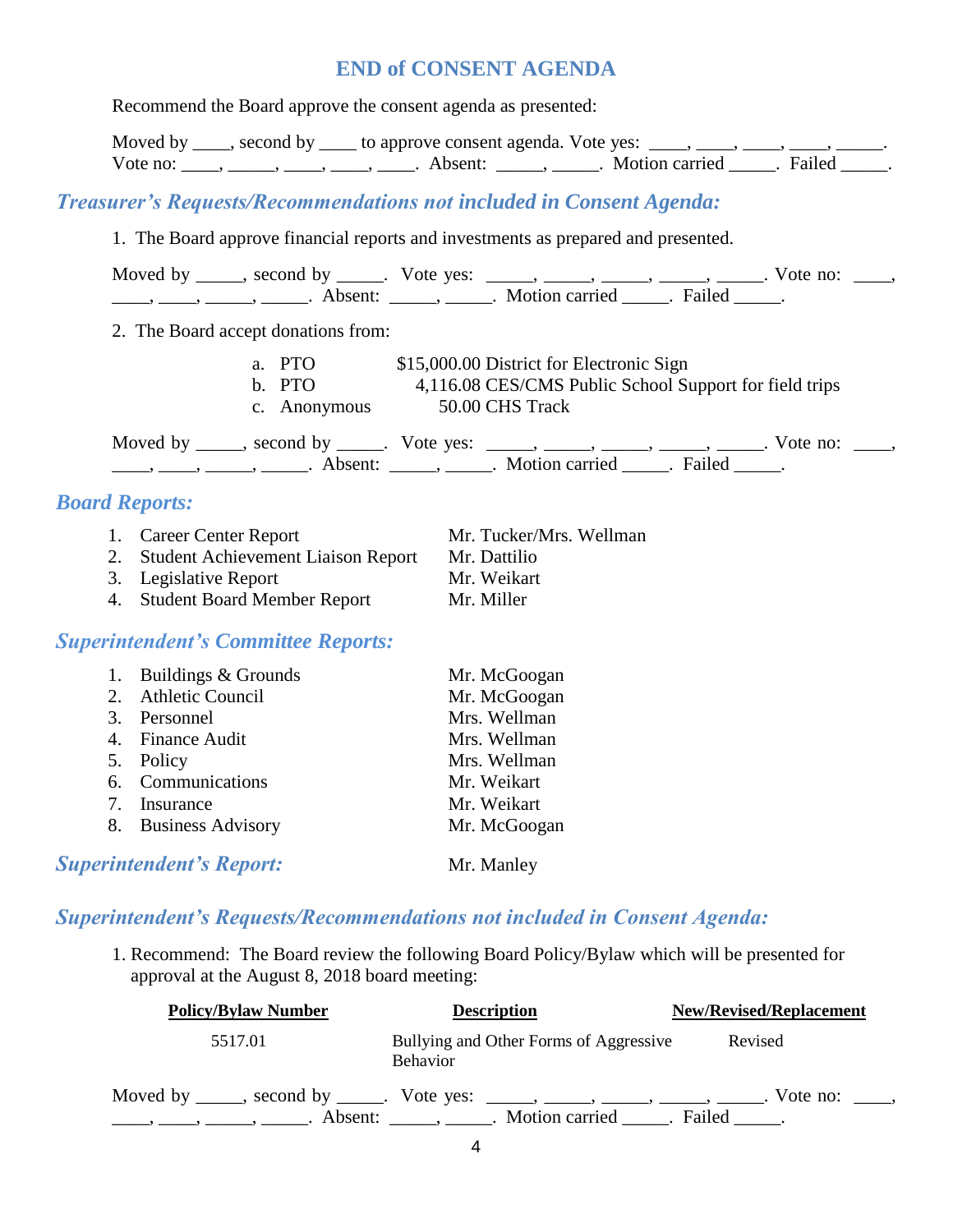2. Recommend: The Board approve the resolution for blizzard bags for the 2018-19 school year. The blizzard bags will be used for snow days 6, 7, and 8 if needed.

### **Calamity Day Resolution**

**WHEREAS**, section 3313.482 authorizes a board of education to adopt a by August 1 of each year to provide online learning opportunities for students in lieu of attendance on such days of closure;

**NOW THEREFORE BE IT, AND IT IS, HEREBY RESOLVED** that the Crestview Local board of education hereby approves the following plan.

#### **PLAN FOR ALTERNATIVE MAKE-UP OF CALAMITY DAYS**

Pursuant to Ohio Revised Code section 3313.482, the board of education of Crestview Local Schools hereby authorizes the following plan to allow students of the district to access and complete classroom lessons in order to fulfill up to a maximum of the number of hours that are the equivalent of three school days because of the closing of schools for any of the reasons specified in section 3313.482.

1) This plan is adopted, pursuant to approval of the board of education, prior to August 1.

2) This plan includes the written consent of the teachers' employee representative as designated under division (B) of section 4117.04. Such consent is on file in the official file of the board of education and is hereby incorporated into this plan as if specifically rewritten.

3) Not later than November 1 of the 2017-2018 school year, each classroom teacher shall develop a sufficient number of lessons for each course taught by that teacher with such lessons requiring, in the judgment of the teacher, an amount of time equal to or greater than the number of hours that are the equivalent of three school days in such teacher's class.

4) The teacher shall designate the order in which the lessons are to be posted on the district's web portal or web site.

5) Teachers will update or replace such lessons as necessary throughout the school year based on the instructional progress of students.

6) As soon as practicable after an announced school closure authorized under section 3313.482, the appropriate administrator may direct staff to make the designated lessons available on the district's portal or site. Each lesson shall be posted for each course that was scheduled to meet on the day of the school closing.

7) Each student enrolled in a course for which a lesson is posted shall be granted a one-week period from the date of posting to complete the lesson. If the student does not complete the lesson within this time period, the student will receive an incomplete or failing grade unless a reason sufficient to the teacher is provided.

8) Students without access to a computer shall be permitted to complete the posted lessons at school after the reopening of school. Students utilizing this option will be granted one week from the date of reopening to complete such lessons. If the student does not complete the lesson within this time period, the student will receive an incomplete or failing grade unless a reason sufficient to the teacher is provided. The district will provide access to district computers before, during, or after the school day (provided that the equipment is available and accessible at those times) or may provide a substantially similar paper lesson in order for students to complete the assignments.

9) The board of education hereby authorizes "blizzard bags," which are paper copies of the lessons posted online. Teachers shall prepare paper copies approximating the content of the online lessons and shall update such paper copies when updating any of the online lessons. "Blizzard bags" shall be distributed to all students by not later than December 1 of the school year or such other date as may be selected by the superintendent. Students shall submit completed lessons to the teachers assigning such lessons not later than one week after the date of school closing for which the "blizzard bag" lessons are assigned.

| Moved by , second by |                     | Vote yes: |                         | Vote no: |  |
|----------------------|---------------------|-----------|-------------------------|----------|--|
|                      | Absent <sup>.</sup> |           | Motion carried . Failed |          |  |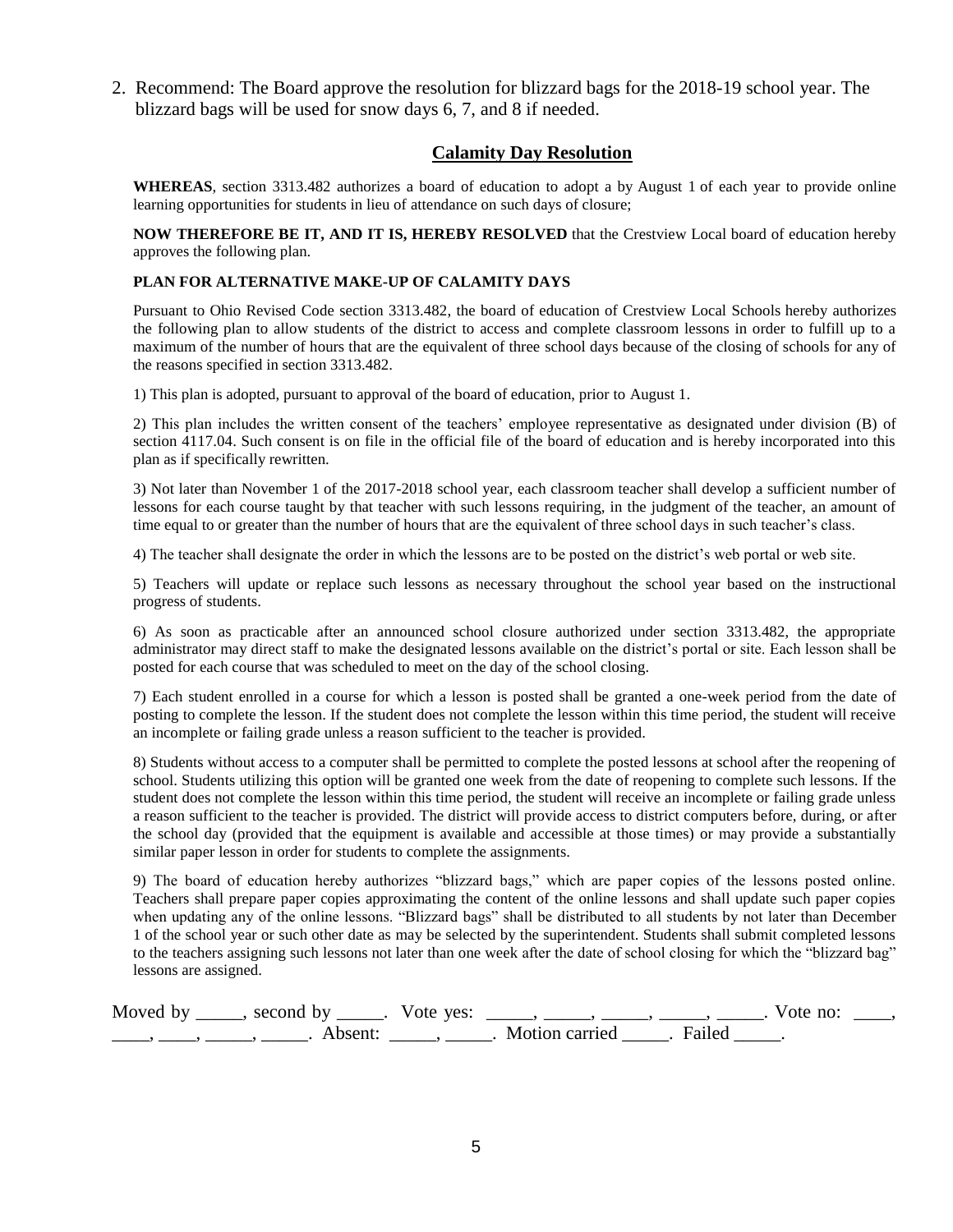3. Recommend: The Board adopt the following Resolution:

**A RESOLUTION DECLARING THE NECESSITY OF SUBMITTING TO THE ELECTORS OF THE SCHOOL DISTRICT THE SINGLE QUESTION OF THE ISSUANCE OF SCHOOL IMPROVEMENT BONDS IN THE AGGREGATE PRINCIPAL AMOUNT OF \$5,200,000 AND THE LEVY OF AN ADDITIONAL 0.5-MILL TAX TO PROVIDE FUNDS FOR THE ACQUISITION, CONSTRUCTION, ENLARGEMENT, RENOVATION, AND FINANCING OF GENERAL PERMANENT IMPROVEMENTS, PURSUANT TO SECTION 5705.218 OF THE REVISED CODE.**

**WHEREAS**, pursuant to Section 5705.218 of the Revised Code and as provided in this Resolution, this Board has determined to submit to the electors of the School District, at an election to be held on November 6, 2018, a single proposal consisting of the question of (i) issuing bonds for the purpose stated in Section 1 and levying a tax to pay debt charges on such bonds and any securities issued in anticipation thereof and (ii) levying a tax outside the ten-mill limitation to provide funds for the acquisition, construction, enlargement, renovation, and financing of general permanent improvements; and

**WHEREAS**, pursuant to Section 5705.03(B) of the Revised Code, when this Board determines that it is necessary to levy a tax outside the ten-mill limitation for any purpose authorized by the Revised Code, this Board is required to certify to the Columbiana County Auditor a resolution containing certain information and requesting the County Auditor to make certain certifications to this Board; and

**WHEREAS**, Section 5705.218(A) of the Revised Code provides further requirements relating to the County Auditor's certifications and the Board's resolution requesting same;

**NOW, THEREFORE, BE IT RESOLVED** by the Board of Education of Crestview Local School District, County of Columbiana, Ohio, at least two-thirds (⅔) of all members elected thereto concurring, that:

Section 1. Declaration of Necessity of Bonds. This Board finds, determines and declares that it is necessary to issue general obligation bonds of the School District in the aggregate principal amount of \$5,200,000 for the purpose of constructing, furnishing, equipping a new Pre-K-12 school building and otherwise improving school district buildings and facilities and clearing, improving and equipping their sites (the Bonds), and to levy a tax outside of the ten-mill limitation imposed by Section 2 of Article XII of the Ohio Constitution to pay the debt charges on the Bonds and any anticipatory securities, such tax being an additional tax. The approximate date of the Bonds will be July 1, 2019. The maximum number of years over which the principal of the Bonds may be paid is 35, and the Bonds will bear an interest rate now estimated at 5.25% per year, payable semiannually. This Board anticipates that the tax to be levied for debt charges on the Bonds and/or any such anticipatory securities will be first placed on the tax list and duplicate in tax year 2018, for first collection in 2019. The term of years of said tax shall be the number of years during which debt charges shall be payable on the Bonds and any anticipatory securities, and said tax shall be levied on the entire territory of the School District.

Section 2. Declaration of Necessity of Tax Levy. This Board finds, determines and declares that the amount of taxes that may be raised within the ten-mill limitation by levies on the tax list and duplicate will be insufficient to provide an adequate amount for the present and future requirements of the School District, and that it is necessary to levy a tax in excess of that limitation at the rate of 0.5 mill for a continuing period of time to provide funds for the acquisition, construction, enlargement, renovation, and financing of general permanent improvements, commencing in tax year 2018, for first collection in calendar year 2019, such tax being an additional tax. Said tax shall be levied on the entire territory of the School District.

Section 3. Submission of Single Question to the Electors. Pursuant to Section 5705.218 of the Revised Code, the single question of (i) the issuance of the Bonds and the levy of the associated tax for debt charges and (ii) the levy of an additional tax of 0.5 mill for the purpose and duration stated in Section 2 shall be submitted to the electors of the School District at an election to be held in the School District on November 6, 2018. Said question shall be submitted to the entire territory of the School District. The School District has territory only in the County of Columbiana.

Section 4. Certification and Delivery of Resolution to County Auditor. The Treasurer of this Board is directed to certify a copy of this Resolution to the Columbiana County Auditor, and, in accordance with Sections 5705.03(B) and 5705.218 of the Revised Code, this Board hereby requests the County Auditor to certify to it (i) the total current tax valuation of the School District, (ii) the estimated average annual property tax levy, expressed in dollars and cents for each one hundred dollars of tax valuation and in mills for each one dollar of tax valuation, that the County Auditor estimates to be required throughout the stated maturity of the